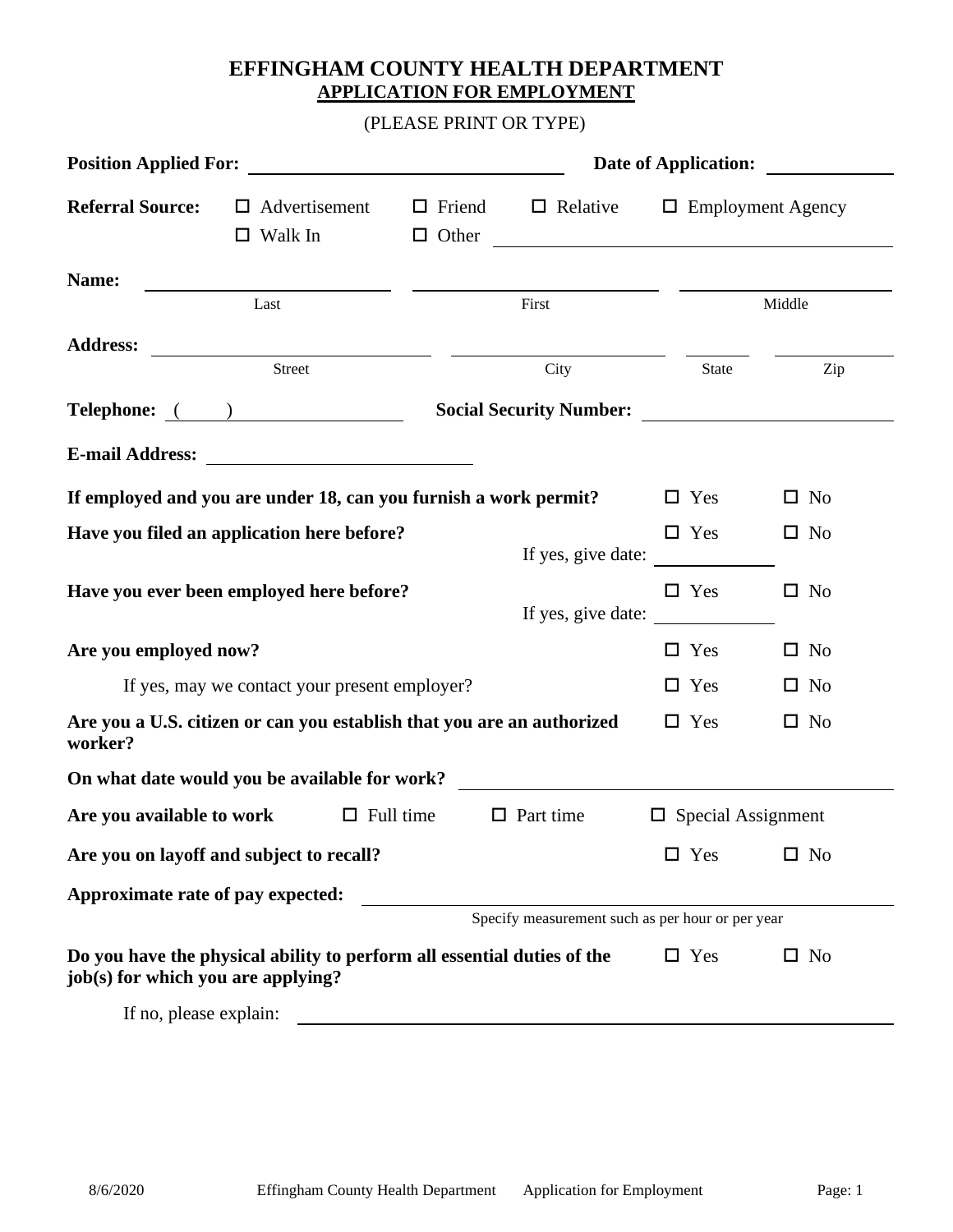### **List professional, trade, business or civic activities and offices held. (Exclude those which indicate race, color, religion, sex or national origin.)**

### **Give name, address and telephone number of three references who are not related to you and are not previous employers.**

| Name                                                                                                   |                   | Address     |                                        |                                           |  |  |  |  |
|--------------------------------------------------------------------------------------------------------|-------------------|-------------|----------------------------------------|-------------------------------------------|--|--|--|--|
| Name                                                                                                   |                   | Address     |                                        |                                           |  |  |  |  |
| Name                                                                                                   |                   | Address     |                                        |                                           |  |  |  |  |
|                                                                                                        | <b>EDUCATION</b>  |             |                                        |                                           |  |  |  |  |
|                                                                                                        | <b>ELEMENTARY</b> | <b>HIGH</b> | <b>COLLEGE OR</b><br><b>UNIVERSITY</b> | <b>GRADUATE OR</b><br><b>PROFESSIONAL</b> |  |  |  |  |
| School Name:                                                                                           |                   |             |                                        |                                           |  |  |  |  |
| Years Completed (Circle)                                                                               | $6\phantom{1}$    | 12          | $\overline{2}$                         | 3                                         |  |  |  |  |
| Diploma/Degree                                                                                         |                   |             |                                        |                                           |  |  |  |  |
| Describe Course of Study                                                                               |                   |             |                                        |                                           |  |  |  |  |
| Describe Specialized<br>Training, Apprenticeship,<br>Skills and Extra-<br><b>Curricular Activities</b> |                   |             |                                        |                                           |  |  |  |  |
| Honors Received:                                                                                       |                   |             |                                        |                                           |  |  |  |  |

## **State any additional information you feel may be helpful to us in considering your employment:**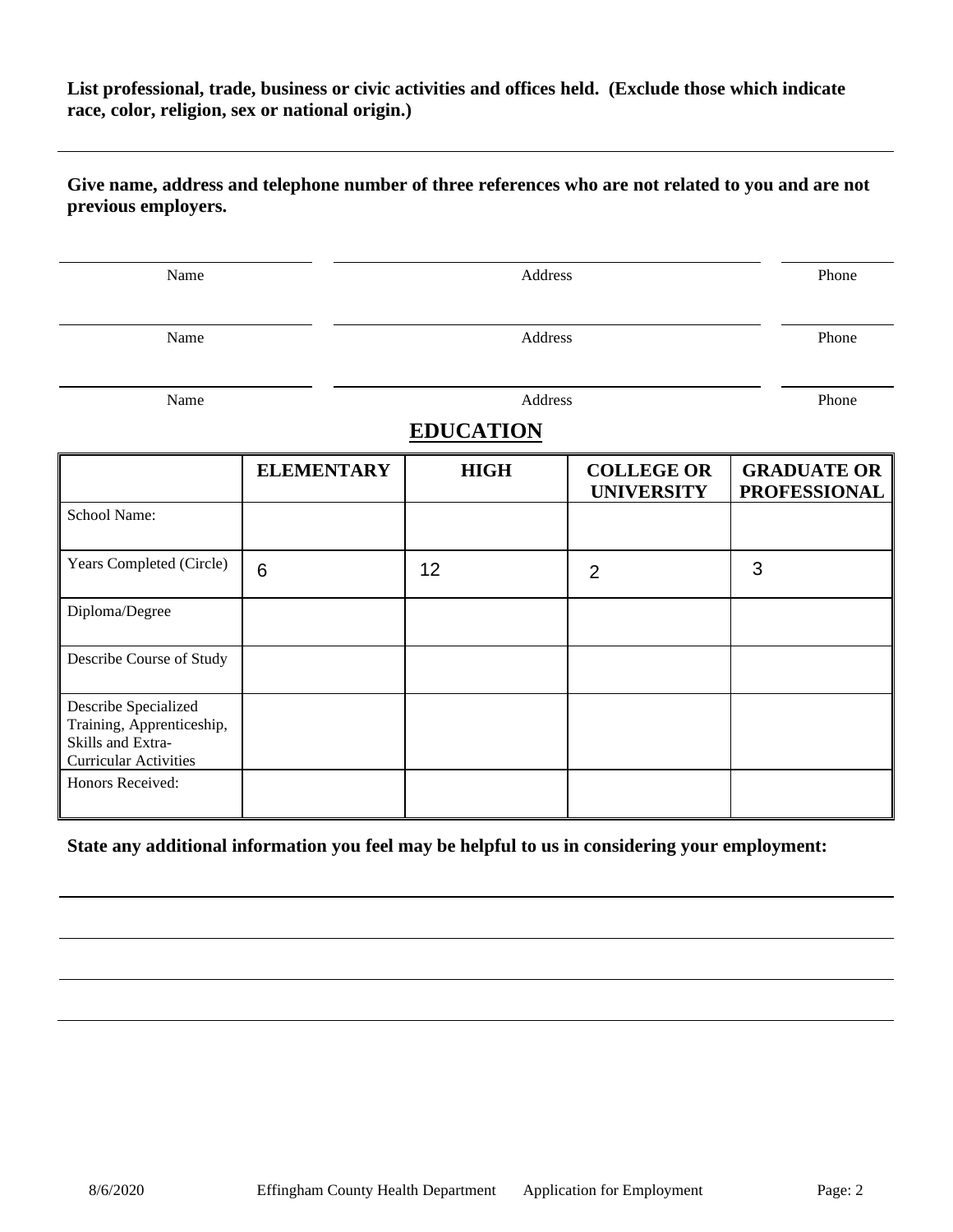# **EMPLOYMENT EXPERIENCE**

Start with your present or last job. Include military service assignments and volunteer activities. Exclude organization names that indicate race, color, religion, sex or national origin.

| Employer           | Dates Employed |    | Work Performed |
|--------------------|----------------|----|----------------|
| Address            | From           | To |                |
|                    |                |    |                |
| Phone              |                |    |                |
| Job Title          |                |    |                |
| Supervisor         |                |    |                |
| Reason for Leaving |                |    |                |

| Employer           | Dates Employed |  | Work Performed |
|--------------------|----------------|--|----------------|
| Address            | To<br>From     |  |                |
|                    |                |  |                |
| Phone              |                |  |                |
| Job Title          |                |  |                |
| Supervisor         |                |  |                |
| Reason for Leaving |                |  |                |

| Employer           | Dates Employed |  | Work Performed |
|--------------------|----------------|--|----------------|
| Address            | To<br>From     |  |                |
|                    |                |  |                |
| Phone              |                |  |                |
| Job Title          |                |  |                |
| Supervisor         |                |  |                |
| Reason for Leaving |                |  |                |

| Employer           | Dates Employed |    | Work Performed |
|--------------------|----------------|----|----------------|
| Address            | From           | To |                |
|                    |                |    |                |
| Phone              |                |    |                |
| Job Title          |                |    |                |
| Supervisor         |                |    |                |
| Reason for Leaving |                |    |                |

If you need additional space, please continue on a separate sheet of paper.